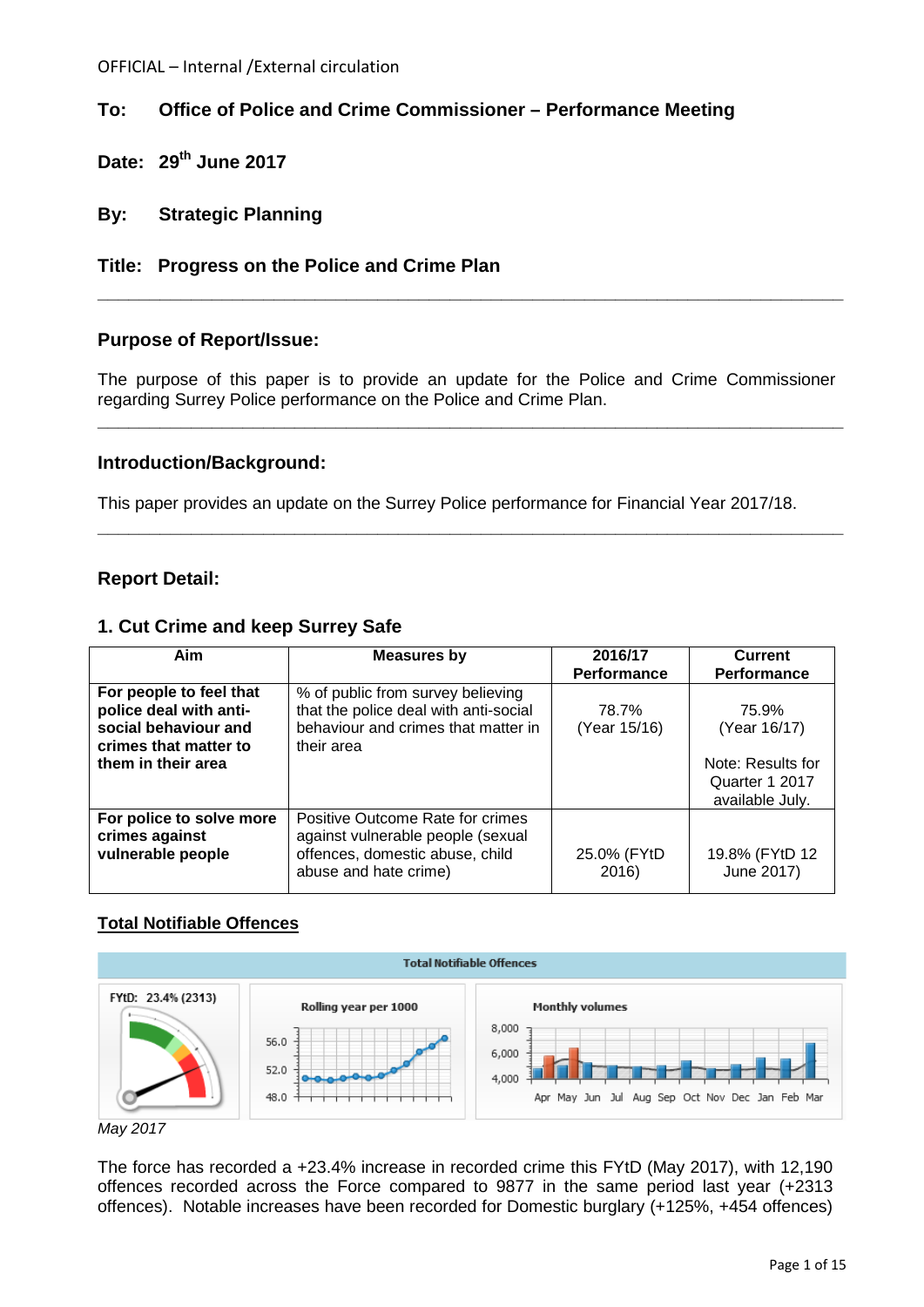and Violence without injury (+28.6%, +776 offences). A decrease has been recorded for Nondomestic burglary (-49%, -230 incidents).

The FYtD (May 2017) positive outcome rate is 13% (1586 positive outcomes) an increase of 4.9% from 8.2% for the same period last year.

# **High Harm**



12 June 2017

High harm offences comprise of the following types of crime: Serious Sexual Offences, domestic related offences involving violence, child abuse offences and hate crime offences.

This FYtD (12<sup>th</sup> June 2017) the force has recorded 2,086 high harm offences, a 10.7% increase from the same period last year. The FYtD positive outcome rate for high harm is 19.8% which is -5.2% decrease compared to the same period last year.

#### **Serious Sexual Assault**



12 June 2017

The Force has recorded 290 serious sexual crimes this FYtD (12 June 2017), a 10.3% increase (27 offences) on the same period last year. The FYtD positive outcome rate for serious sexual has decreased from 20.5% to 17.9% compared to the same period last year.

# **National Position** ▲

For the 12 months to April 2017 Surrey's national position for Serious Sexual offences is 1<sup>st</sup> at 1.13 offences per thousand population. For positive outcomes, Surrey is  $4<sup>th</sup>$  at 19.0%, an increase of 32 places compared to same period last year.

#### **Rape**

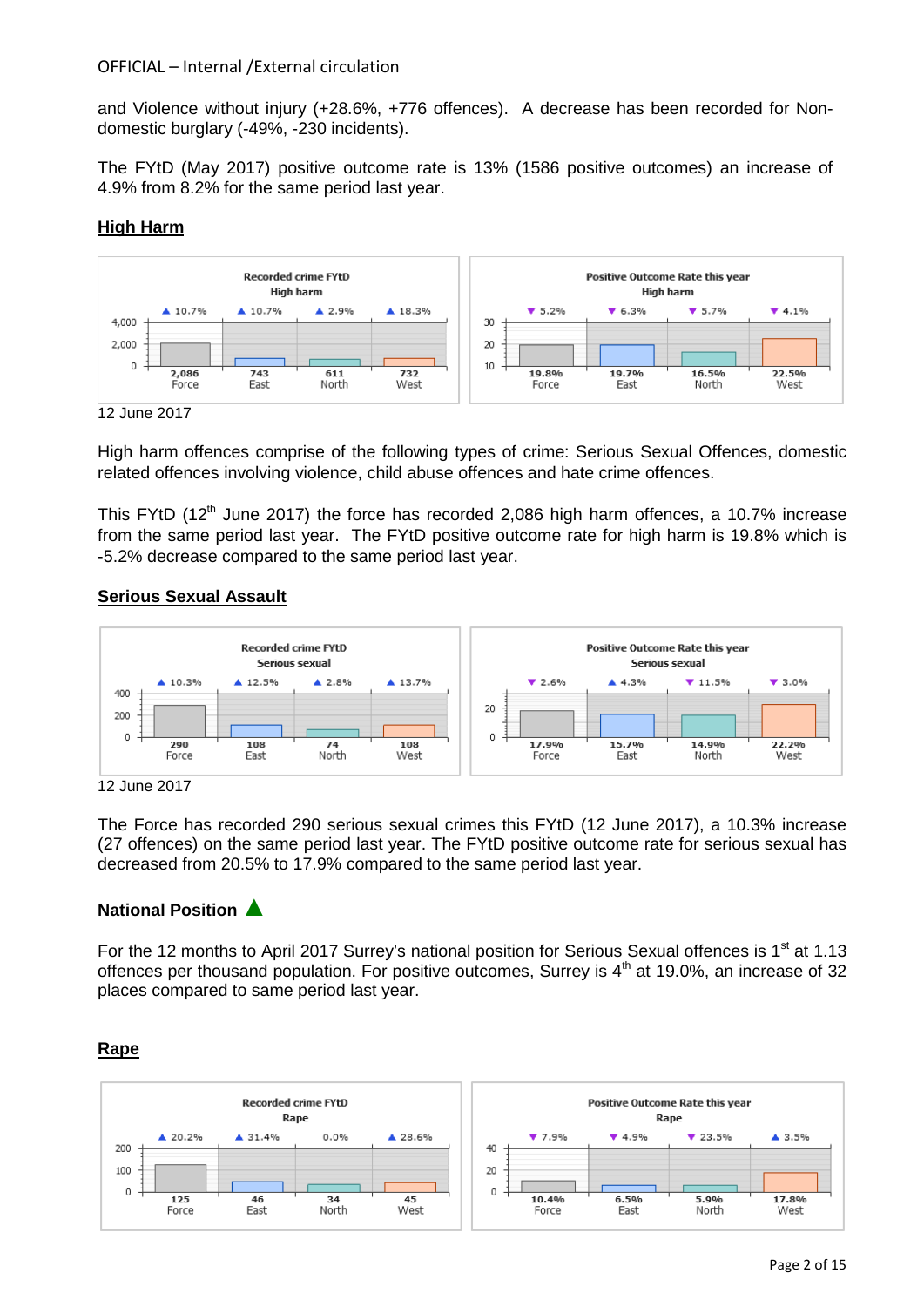#### 12 June 2017

The Force has recorded a 20.2% increase in rape offences this FYtD (12 June 2017) compared to the same period last year (104 to 125 offences). The FYtD positive outcome rate has decreased from 18.3% to 10.4%, however these percentages relate to low base numbers.

# **National Position** ▲

For the 12 months to April 2017, Surrey's national position for rape crimes has increased by three places to  $1<sup>st</sup>$  position. The national position for positive outcomes has increased by 19 places to 15<sup>th</sup> position.

# **Child Abuse**



#### 12 June 2017

The Force has recorded a 23.8% reduction in Child Abuse offences this FYtD (12 June 2017) compared to the same period last year (310 from 407 offences). The positive outcome rate for this FYtD is 27.7%, a decrease of 1.7% compared to the same period last year.

# **Domestic Abuse**



12 June 2017

This FYtD (12 June 2017) the force has recorded a 11.5% increase in Domestic Abuse offences (+165) compared to the same period last year. The positive outcome rate for this FYtD is 20.5%, a decrease of 5.6% points compared to the same period last year.

#### **Hate crime**



<sup>12</sup> June 2017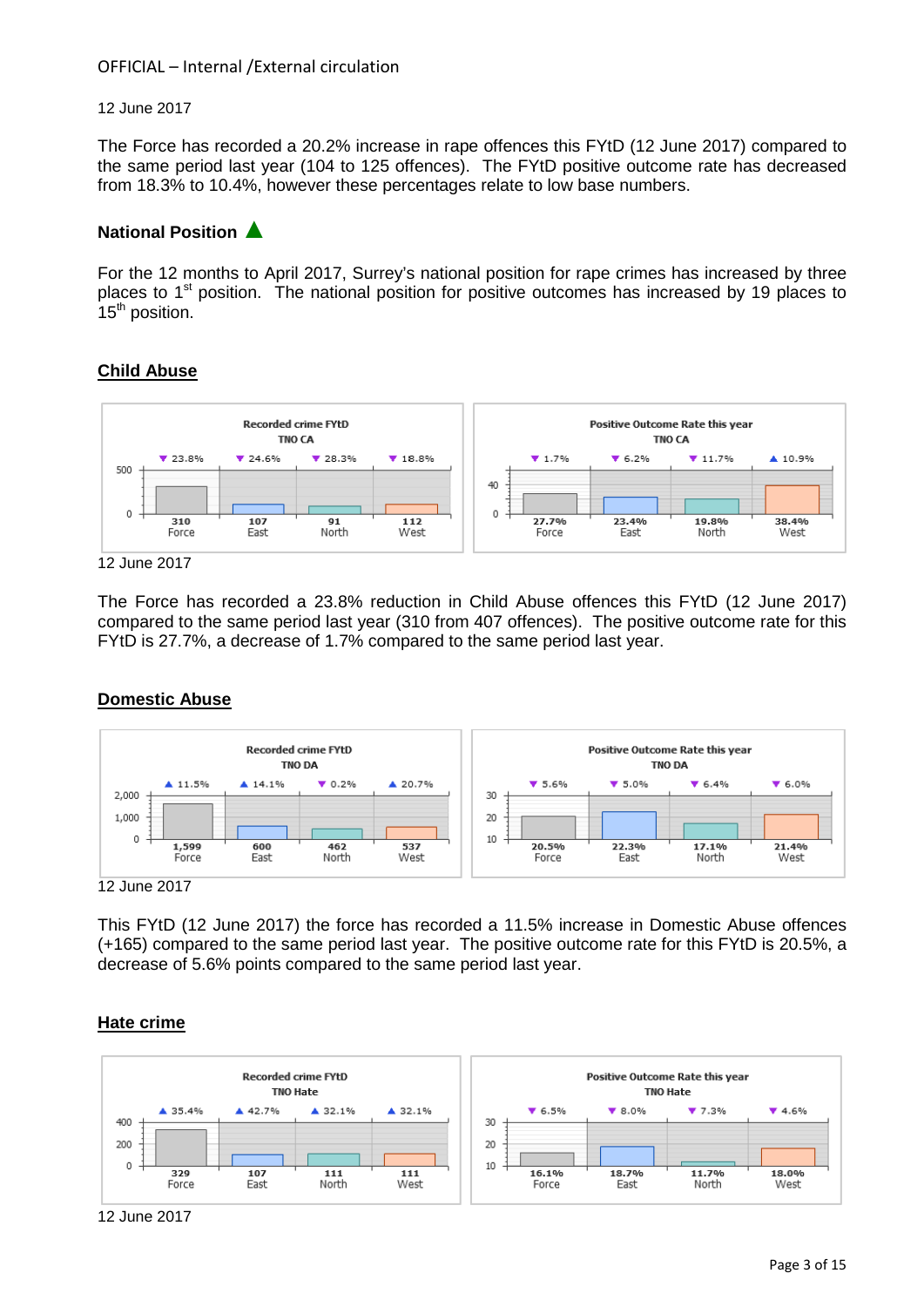The force has recorded an 35.4% increase in Hate Crime offences this FYtD (12 June 2017) compared with the same period last year (329 from 243 offences). The positive outcome rate for this FYtD is 16.1%, a decrease of 6.5% points compared to the same period last year.

# **Violent crime**



*May 2017*

This FYtD (May 2017) the force has recorded a 28.6% increase in violent crime (with and without injury), with 4639 offences recorded compared to 3606 in the same period last year.

Violence without injury offences have increased by +28.6% (776 offences), with notable increases for Public fear, alarm or distress +24.3% (204 offences) and Assault without injury +32.1% (323 offences).

Violence with injury offences have increased by +28.7% (257 offences), with notable increases for Assault with injury, +27.1% (233 offences).

Positive outcomes for Violence without injury and Violence with injury have both increased this financial year to date compared to the same period last year. Violence with injury outcomes have increased by 146 %(103 to 253 positive outcomes). Violence without injury outcomes have increased by +92% (251 to 482 positive outcomes).

# **National position** ▲

For the 12 months to April 2017, Surrey's national position for Violence with injury is  $2^{nd}$  at 5.3 offences per thousand population. Surrey has increased to 18<sup>th</sup> nationally for Violence without injury at 15.38 offences per thousand population.

For positive outcomes, Surrey has increased to  $15<sup>th</sup>$  for Violence with injury at 29.7% and 24<sup>th</sup> for Violence without injury 19.3%.

# **Domestic Burglary**



*May 2017*

The Force has recorded an increase of 125.4% in recorded Domestic Burglary offences this FYtD (May 2017) compared to the same period last year (+454 offences). The FYtD positive outcome rate for Domestic Burglary is 3.6%, a reduction of 0.6% points from the same period last year.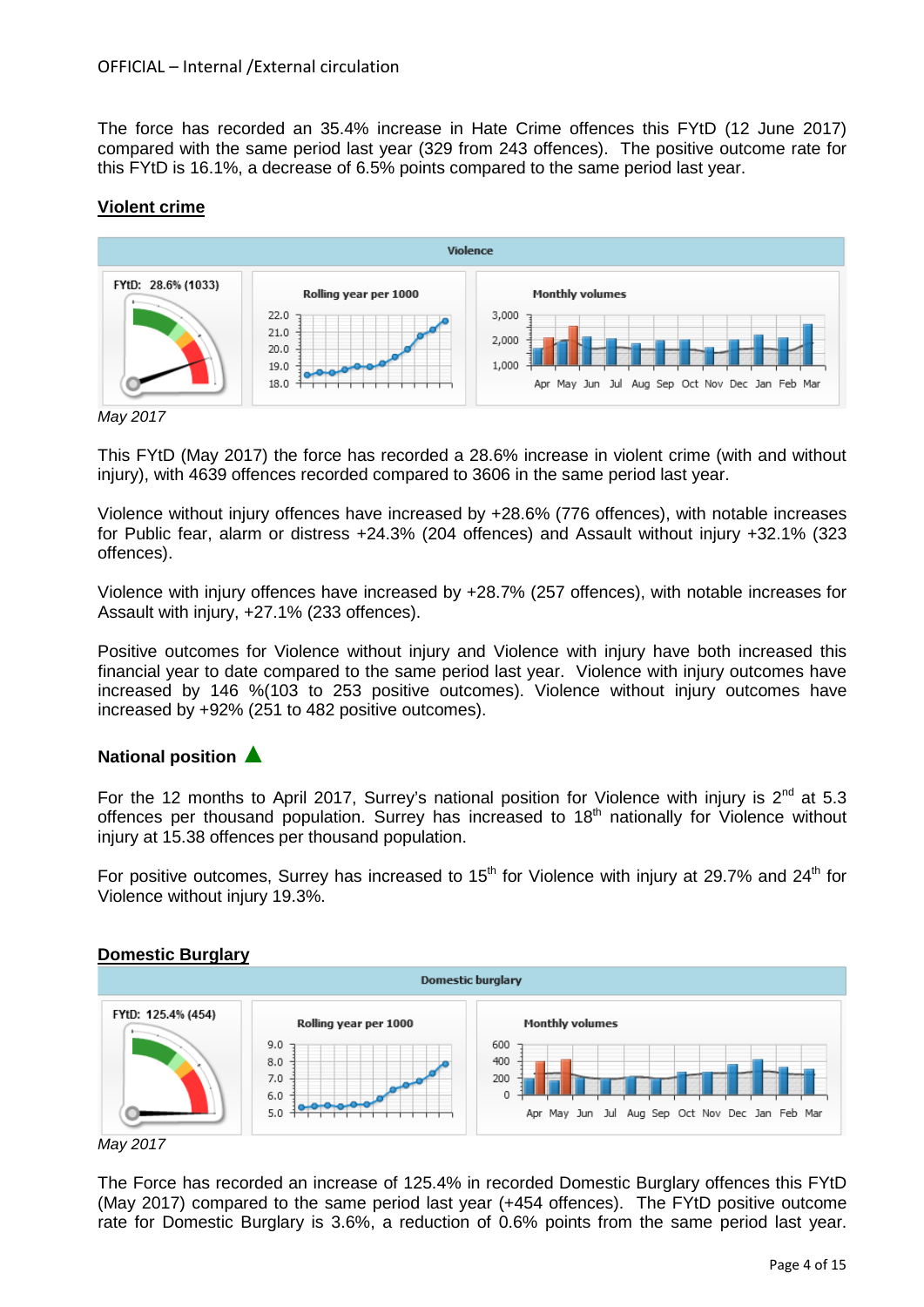However due to significant increase in the number of offences the amount of positive outcomes has increased from 15 to 29 for the same period last year.

See Annex A for further information on work done to address burglary performance and a change to the National Crime Recording Standards on the 1<sup>st</sup> April 2017 which meant the category of 'dwelling burglary' was removed and a burglary is now considered either 'residential' or 'commercial'.

### **National position** ▼

For the 12 months to April 2017, Surrey's national position for Domestic Burglary is  $24<sup>th</sup>$  out of 43 forces at 6.29 offences per thousand population. For positive outcomes, Surrey's has reduced to 36th position at 7.1%

# **Anti-Social Behaviour (ASB)**



#### May 2017

Overall the force has recorded a year on year reduction in ASB incidents across the county with 218 fewer incidents recorded this year compared to the same period last year (-5.2%). Notable reductions have been seen for:

- ASB16: Rowdy or inconsiderate behaviour (Personal), -36.6%, 169 incidents.
- ASB15: Vehicle nuisance / inappropriate use of (Nuisance) -12.4%, -123 incidents

Results from the Joint Neighbourhood Survey shows that 75.9% of respondents 2016/17 Year End agree that Surrey police are dealing with the anti-social behaviour and crime issues that matter in their area, this is a reduction of -2.8% points from the previous 2015/16 year end result.

#### **Examples of good work**

- A drug dealer who posed on social media with fake wads of cash to pretend he was rich has been jailed by Surrey Police's Operation Viking. Op Viking has been disrupting cross border drug dealers since October 2016. Justin Bruney, 22, of Erkenwald Road, Barking and Ricky Williams, 30, of Davidson Road, Croydon pleaded guilty to possession with intent to supply cannabis and cocaine. They were stopped on Tattenham Way, Tadworth on October 18, 2016 by a proactive patrol who after searching their Mercedes found a sock filled with wraps of Class A drugs hidden behind an interior light fitting. A large amount of cash was also found in the car. Both appeared at Guildford Crown Court on May 25 where Bruney was sentenced to 3 years and 2 months and Williams to 3 years and 6 months.
- Andy Field, 24, from Farnham, who groomed someone he thought was an 11-year-old girl, has been sentenced to four years imprisonment at Guildford Crown Court. He made contact with two Facebook profiles that purported to be 11 year old girls and, following a period of online grooming, suggested meeting them at Farnham train station on Sunday 9 April. When he arrived he was met by two members of the public who had set up the profiles.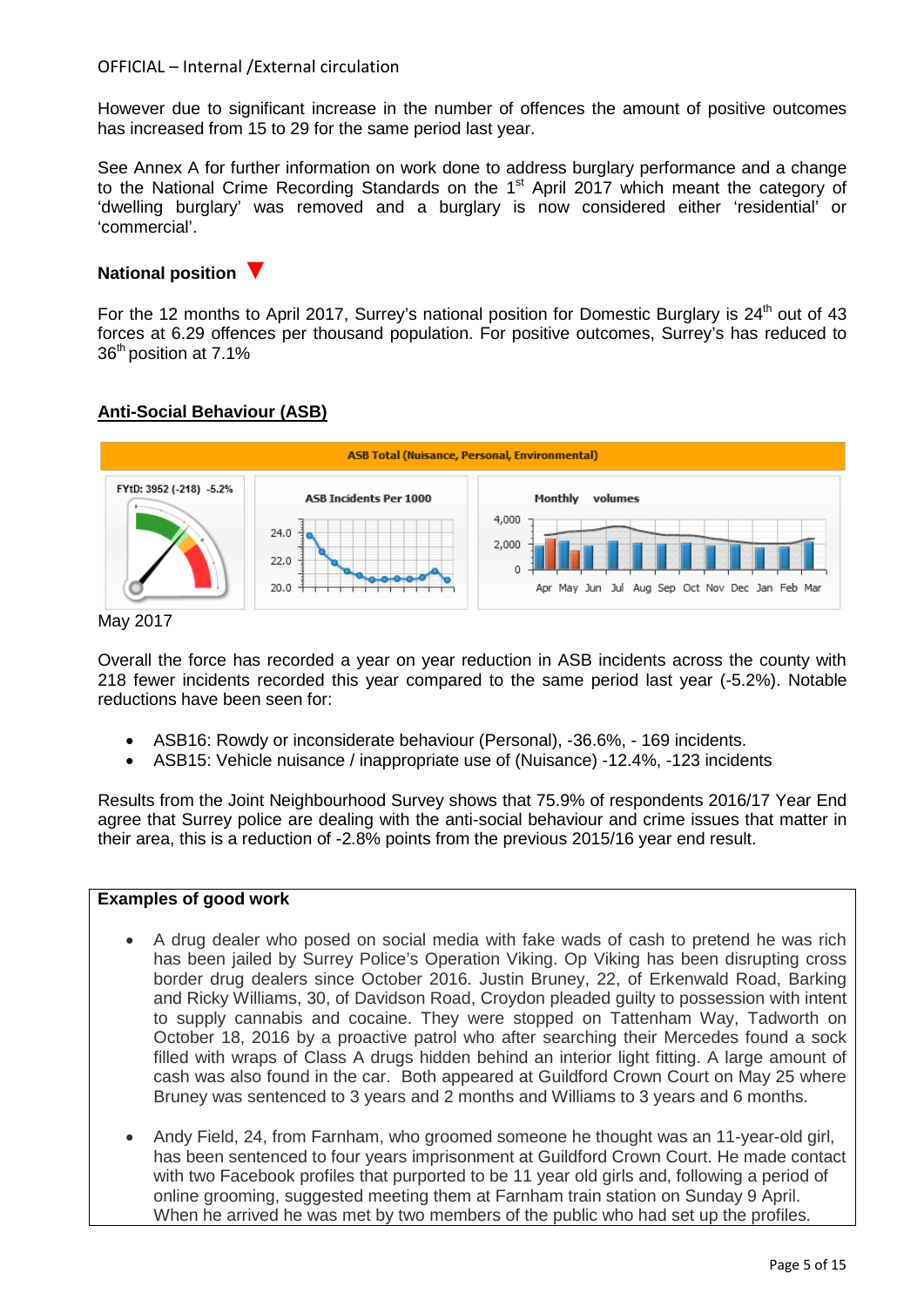They called the police and he was arrested. He was sentenced to 3 years each for two counts of attempting to meet a girl under 16 years of age following grooming (to run concurrently) and a further year for possession of a bladed article in a public place (to run consecutively). On his release he will be subject to an indefinite Sexual Harm Prevention Order

- Terry Bicknell, a Contact Centre supervisor from Surrey Police who tackled a knife-wielding robber in a supermarket car park has been awarded a Chief Constable's Commendation by Hampshire Constabulary. Terry was in Lidl supermarket car park in Bordon on July 1 2016 when he saw a woman grappling with a man who was armed with a knife. The woman had been putting her shopping in her car when she was approached from behind by the man who tried to snatch her handbag off her shoulder. When that didn't work, he used a knife to cut the strap. She screamed for help and then chased the robber, struggling with him to get her bag back, despite the fact he had a knife. Upon hearing her screams for help Terry Bicknell and Nathan Jones, another member of the public, sprang into action. Terry launched himself at the knife-wielding robber, grabbing him and taking him to the ground. Nathan immediately pinned the robber's legs to the floor and managed to grab the large kitchen knife. As both men restrained the robber they called 999 and kept him detained until officers arrived. Ashley Austin was charged with robbery and possession of a bladed article. He pleaded guilty and was jailed for four years and six months.
- Two Surrey Police call handlers who helped to deliver a baby girl in April were honored with a special presentation by South East Coast Ambulance Service on Friday 9 June. Kerry Major and Rachel Hibbitt were presented with badges decorated with a stork in honour of the calm and professional way they dealt with the situation, which ensured that the baby was delivered safely and that her mother received the appropriate medical advice. Kerry and Rachel were on duty just before 1pm on 13 April when they received a call from a woman who said her sister was in labour and the baby was nearly out.
- Months of planning and preparation have paid off after a successful Investec Derby Festival. The two days saw Surrey police officers working together with Epsom Down's Racecourse, colleagues from British Transport Police, the Metropolitan Police, Sussex Police, Kent Police, South East Coast Ambulance Service, Surrey Fire and Rescue, St Johns Ambulance and many others. This year, in light of the recent attacks in Manchester, Westminster, Europe and elsewhere around the world we reviewed our policing approach with the racecourse and all of our partners to ensure that everybody attending had a safe and enjoyable two days. Over the course of the two day festival there was a total of 12 arrests. One arrest on Ladies Day for drunk and disorderly and public order offences and 11 arrests on Investec Derby Day for public order offences, drug offences and a breach of a dispersal order
- The 2017 Summer Drink and Drug Drive campaign (Op Dragonfly) started on the 1<sup>st</sup> June and runs for a month. This year's initiative is using the simple message 'Drink OR Drive' to advise motorists that the best decision is to have **no** drink or drugs if they plan to get behind the wheel. The activity is part of year round work by Surrey and Sussex Police to prevent deaths and serious injury on the road network. The aim of the campaign is to put the brakes on motorists who take to the road whilst under the influence of intoxicating substances. We are working with partners to enforce and educate drink and drug drivers, and those considering it. As part of the 24/7 initiative, Roads Policing Officers will be carrying out a number of roadside stop checks across both counties and Road Safety Partnerships will be supporting the operation through educational messages.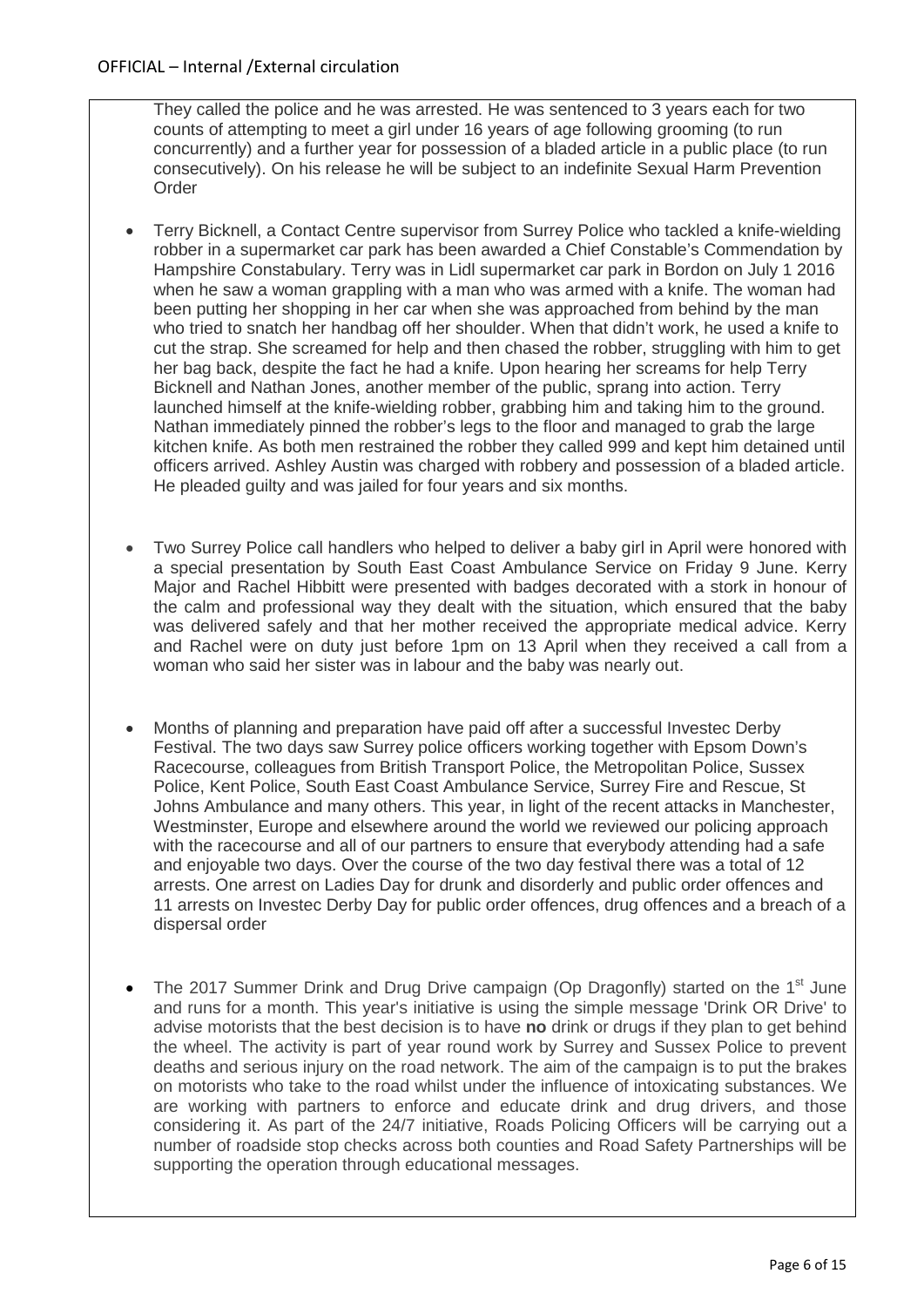# **2. Supporting Victims**

| Aim                                                                                         | <b>Measures by</b>                                                                                                    | 2016/17<br>Performance      | <b>Current</b><br>performance  |
|---------------------------------------------------------------------------------------------|-----------------------------------------------------------------------------------------------------------------------|-----------------------------|--------------------------------|
| For Surrey Police to be<br>rated 'good' (or better) at<br>protecting vulnerable<br>people   | HMIC grade for protecting<br>vulnerable people from<br><b>PEEL Effectiveness</b><br>Inspection                        | Good<br>(Autumn 2016)       | Next inspection<br>Autumn 2017 |
| For victims to be satisfied<br>with the level of service they<br>receive from Surrey Police | % of victims of crime<br>surveyed satisfied with<br>police service (weighted<br>data) (aggregate of 3<br>crime types) | 76.7% (Year End<br>16/17    | No longer available            |
|                                                                                             | % of victims of crime<br>surveyed satisfied with<br>police service (aggregate<br>of 2 crime types)                    | 80.8% (Year end<br>2016/17) | 81.6%<br>(FYtD May 2017)       |

#### **HMIC Inspections:**

Overall results for 2015 and 2016 PEEL inspections are shown below:

| <b>Inspection</b>    | 2015                 | 2016       |
|----------------------|----------------------|------------|
| Efficiency           | Requires improvement | Good       |
| Legitimacy           | Good                 | Good       |
| Leadership           | Not graded           | Not graded |
| <b>Effectiveness</b> | Requires improvement | Good       |

The Surrey Police HMIC PEEL inspection judgements for Efficiency and Effectiveness have both improved from 'Requires Improvement' in 2015 to Good in 2016.

Of particular note regarding the Effectiveness inspection is the improvement from 'Inadequate' to 'Good' for how effective the force is at protecting those who are vulnerable from harm, and supporting victims. The investigating crime and reducing re-offending judgement remained a 'Requires improvement', a Volume Crime Improvement Plan has since been established and is overseen by Chief Superintendent Specialist Crime.

# **Victim Satisfaction**

The table below compares year end victim satisfaction results for the last two financial years (2015/16 and 2016/17).

# **Satisfaction (3 crime groups)**

|                                    | <b>Year End</b> | <b>Year End</b> | % point |
|------------------------------------|-----------------|-----------------|---------|
|                                    | 2015/16         | 2016/17         | Change  |
| Overall crime victim satisfaction* | 81.0%           | 76.7%           | $-4.3%$ |

\*Aggregate of 3 crime groups (Burglary, Violent and Vehicle), weighted data.

Overall satisfaction, as measured from Burglary, Violent and Vehicle victim survey results show a -4.3% point decrease at the end of the 2016/17 financial year from the previous financial year.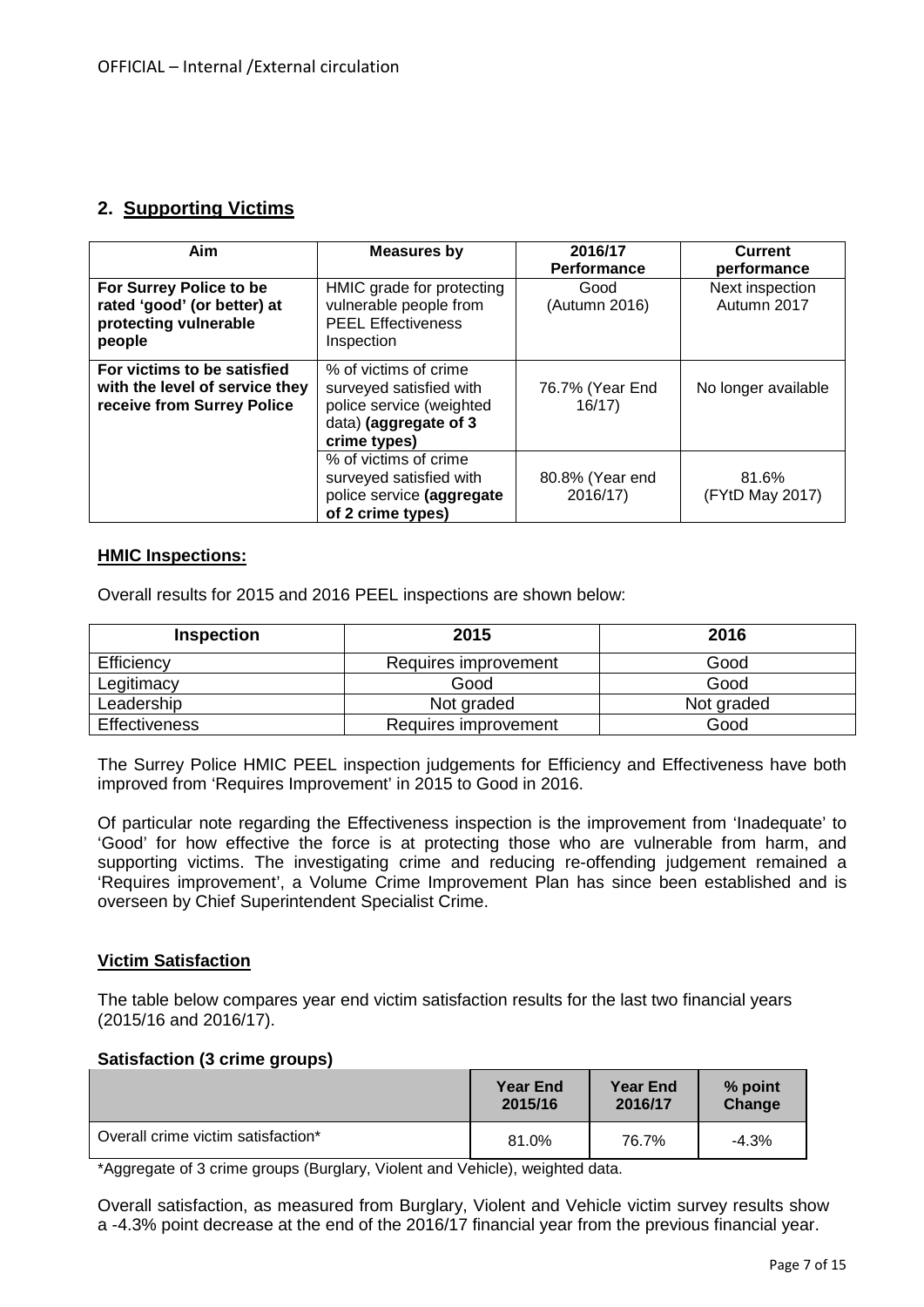The most recent national data (12 months to March 2017) shows that Surrey dropped to  $39<sup>th</sup>$  for overall satisfaction. Overall satisfaction for victims of burglary has decreased to  $28<sup>th</sup>$  from  $25<sup>th</sup>$ . Vehicle crime has also recovered, to  $39<sup>th</sup>$ . Violent crime has decreased further from 26<sup>th</sup> to  $38<sup>th</sup>$ 

From April 2017/18 the User Satisfaction Survey is no longer a Home Office Requirement, which has allowed the Force to make some changes in which victims are contacted. The main changes are as follows:

- Victims of Vehicle Crime will no longer be contacted from April 2017/18.
- Rural Crime Victims will be interviewed from April 2017/18.

Results will now be presented for Burglary and Violent Crime victims only. Results for Rural Crime and Hate Incidents will be presented when numbers allow (which will most likely be quarterly).

|                 | <u>Kecalculated Odlislaction results</u> (Durgially / Violent Chille Only) |          |                   |              |  |  |  |  |
|-----------------|----------------------------------------------------------------------------|----------|-------------------|--------------|--|--|--|--|
|                 | Year End                                                                   | Year End | <b>Difference</b> | Fytd 2017/18 |  |  |  |  |
|                 | 2015/16                                                                    | 2016/17  |                   |              |  |  |  |  |
| Overall         | 83.2%                                                                      | 80.8%    | ↑ Not Significant | 81.6%        |  |  |  |  |
| Ease of contact | 94.1%                                                                      | 92.8%    | ↑ Significant     | 97.3%        |  |  |  |  |
| Time taken      | 86.2%                                                                      | 82.2%    | ↓ Significant     | 84.2%        |  |  |  |  |
| Actions         | 81.2%                                                                      | 76.1%    | ↓ Significant     | 80.8%        |  |  |  |  |
| Kept informed   | 76.9%                                                                      | 74.3%    | ↓ Not Significant | 75.1%        |  |  |  |  |
| Treatment       | 93.2%                                                                      | 93.3%    | ↑ Not Significant | 92.2%        |  |  |  |  |

# **Recalculated Satisfaction results (Burglary / Violent crime only)**

Overall satisfaction, as measured from Burglary and Violent victim survey results show a -2.4% point decrease for the 2016/17 financial year compared to the previous financial year.

For May results overall satisfaction has increased +0.9% points to 82.0% this month. The FYTD result is also +0.8% points above the previous year end result at 81.6%. Increases were seen for four out of five satisfaction indicators this month.

Satisfaction with time taken saw the largest increase (+15.5% points). Treatment was the only indicator to see a decrease this month (-1.0% points). Satisfaction with actions taken increased +4.0% points this month to 82.7%. The FYTD result is +4.7% points above the previous year end result at 80.8%. Satisfaction with kept informed increased +0.6% points this month to 75.4%. The FYTD result is +0.8% points above the previous year end result at 75.1%.

Overall satisfaction increased +7.3% points to 91.9% for victims of burglary this month. Overall satisfaction for victims of violent crime decreased -4.0% points this month to 73.2%, although four out five satisfaction indicators saw increases.

# Victims Code Compliance

The Victim Care team undertakes 3 month rolling audits on Victims' Code compliance for Area Patrol Team (APT), Safeguarding Investigation Unit (SIU) and Criminal Investigation Department (CID).

A total of 279 crimes were audited for January to March incidents, with an overall compliance rate of 47%.

The compliance for each individual requirement was as follows; First Contact (FiCon) Compliance: 86%, Contact Contract Set: 60.2%, Contact Contract Compliant: 88.7%, Prime Events Compliant: 93.8% and Written Acknowledgement Provided: 66.3%. These are a few of the legal requirements the force must comply under the Victims' Code of Practice.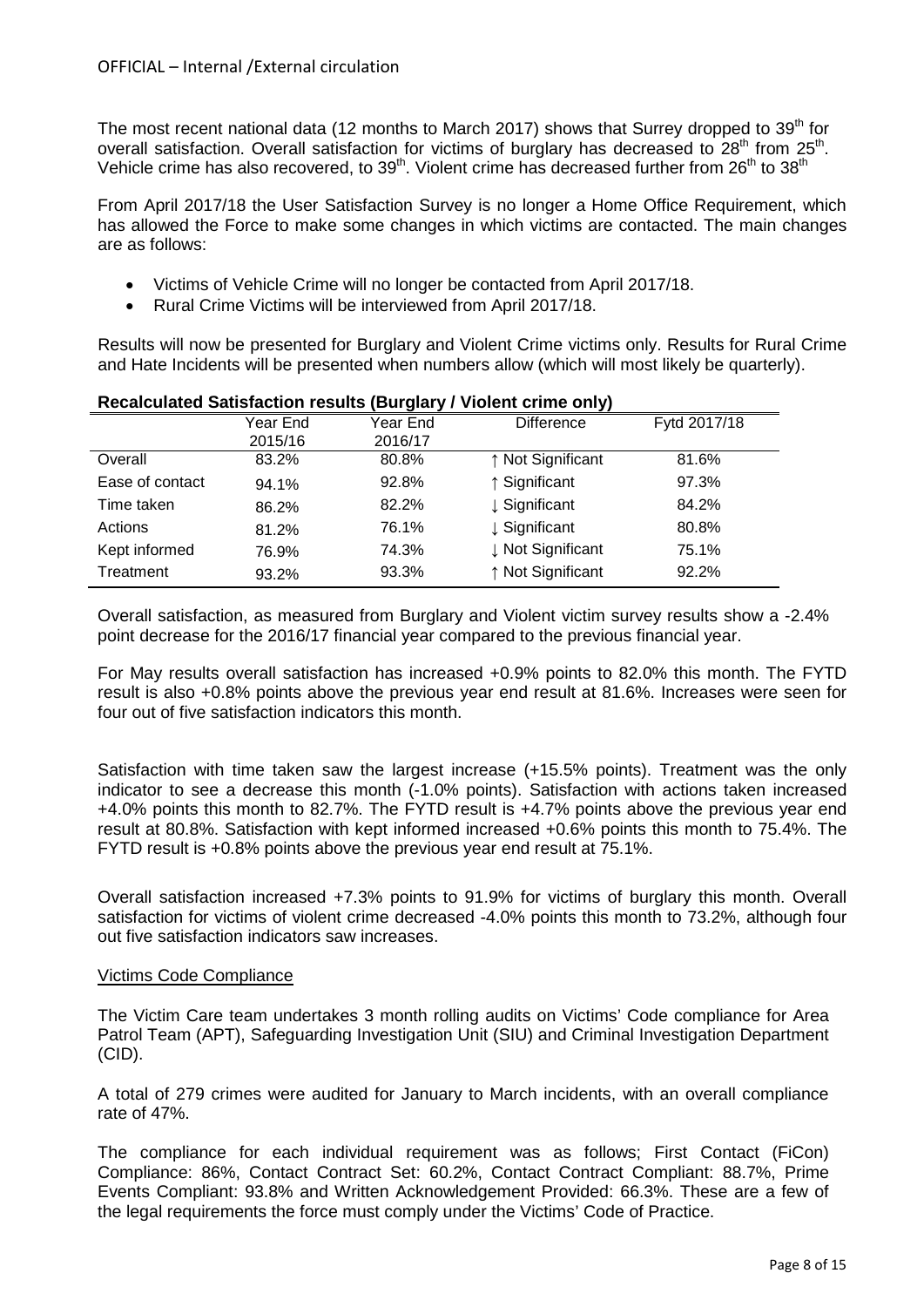In order to improve victim care/contact Superintendent Barlow and the Customer Service Policy Advisor are continuing to work to the Victim Care Action plan.

To improve victim satisfaction an action from the May Chief Officer Group meeting was for a concerted effort around victim care and compliance for a three month period (May – July) with a view to reviewing the current strategy and action plan. Work that is being undertaken as part of this includes:

- Training around NICHE and Victim Contact has been arranged for Sergeants on East Surrey, to be delivered by the Customer Service Policy Officer in June
- North Surrey have dedicated resource from their Performance team to support VCOP auditing to target, monitor and address under performance
- ACC Kemp has assumed temporary responsibility for spearheading the work under the action plan, and governance and accountability for this has been absorbed in the Volume Crime Improvement Board. Supt Barlow and the Customer Service Policy Officer will be reporting in to this board.
- Revision of the Written Acknowledgement letter
- Supt Barlow reviewing all negative free text comments from the victim satisfaction surveys for West Surrey each month and actioning.

# Anti-social Behaviour

|                                                          | <b>Year End</b> | <b>Year End</b> | % point | <b>Fytd</b> |
|----------------------------------------------------------|-----------------|-----------------|---------|-------------|
|                                                          | 2015/16         | 2016/17         | Change  | 2017/18     |
| (ASB)<br>Anti-Social Behaviour<br>victim<br>satisfaction | 77.1%           | 70.3%           | $-6.8%$ | 74.6%       |

The FYTD (May 2017) overall satisfaction result for all grades is currently +4.3% points above the previous year end result at 74.6%. Furthermore, the FYTD result for overall satisfaction is higher for both Grade 1-3 callers (+9.8% points) at 82.0% and Grade 4 callers (+1.7% points) at 70.8%, compared to the previous year end result.

This FYTD, overall satisfaction is higher across all divisions when comparing to the previous year end results. In particular, overall satisfaction on West is high at 77.6% (+6.4% points).Overall satisfaction on East is also +4.5% points above the previous year end result at 75.0%

All satisfaction indicator FYTD results are currently higher than the previous year end results. Satisfaction with kept informed has seen the largest increase of +3.9% points to 54.5% compared to the previous year end results, and satisfaction with actions taken has also increased to 63.3% (+3.3% points). The FYTD results for satisfaction with ease of contact, time taken and treatment have seen small increases compared to the previous year end results.

Satisfaction with kept informed for Grade 1-3 callers is currently +6.3% points above the previous year end result at 60.3%, and +3.1% points above the previous year end result at 51.5% for Grade 4 callers. This FYTD, an increase has been seen in the number of respondents who felt the police contacted them within a reasonable time  $(+0.5\%$  points). Additionally, compared to the previous year end, a higher proportion of respondents reported that they had initiated further contact with the police following their incident (+2.0% points) and that it was easy to do so  $(+7.7\%$  points).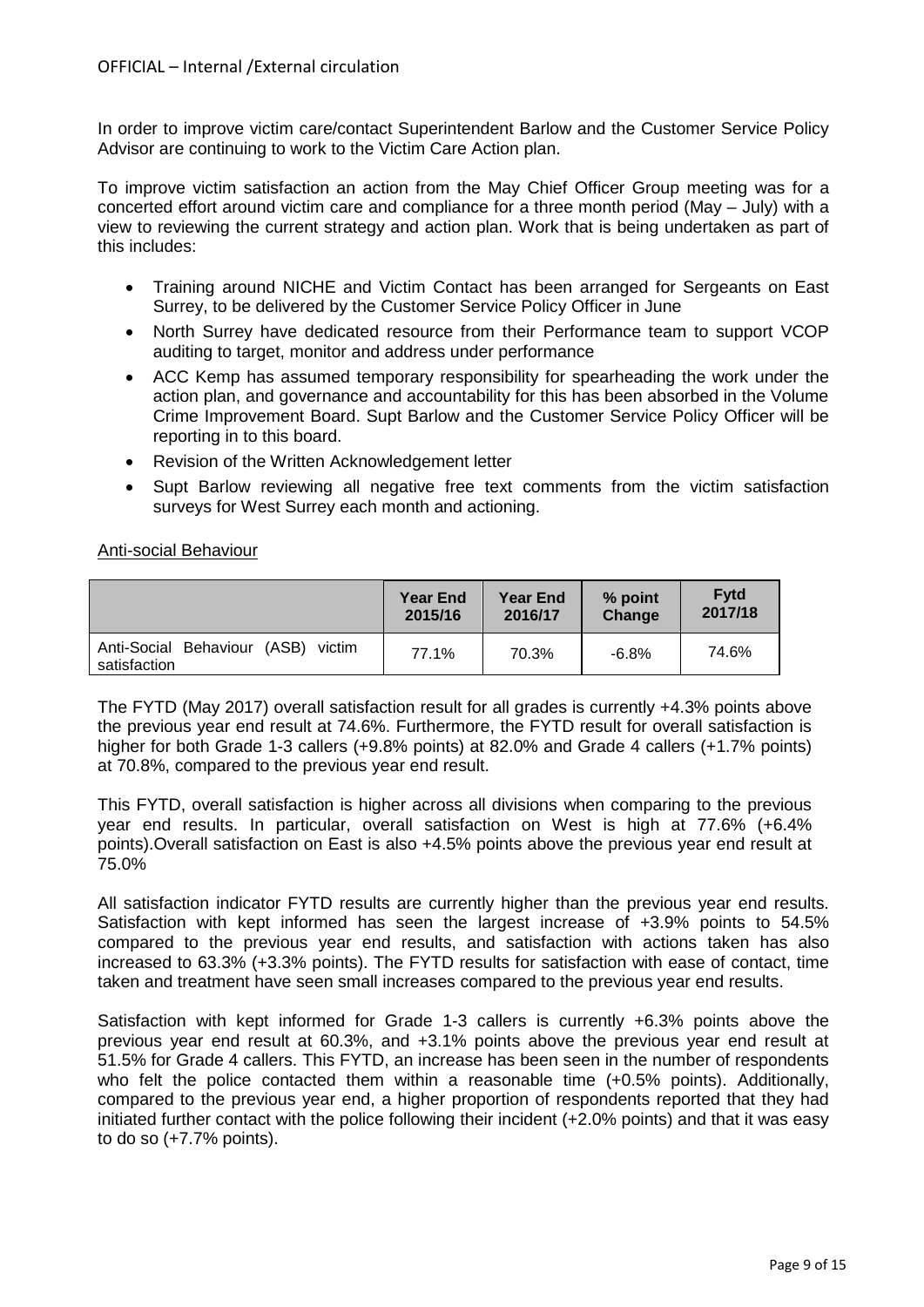# **3. Tackling Rural Crime**

| Aim                                                                                | <b>Measures by</b>                                  | 2016/17<br>Performance | <b>Current</b><br>performance                                                    |  |
|------------------------------------------------------------------------------------|-----------------------------------------------------|------------------------|----------------------------------------------------------------------------------|--|
| For police to improve the<br>answering of the 101 non-<br>emergency number         | % of 101 calls answered within<br>60 seconds        | 55.5%<br>(Year 16-17)  | 53.9%<br>(FYtD 5 Mar 2017)                                                       |  |
| For communities to feel that<br>police deal effectively with<br>their local issues | % people who feel the police<br>tackle local issues | 88.2%<br>(Year 15/16)  | 84.4%<br>(Year 16/17)<br>Note: Results for<br>quarter 1, 2017<br>available July. |  |

#### **Call Handling and Deployment**

#### 999 Performance

999 call handling performance remains strong and is always given priority. Current FYTD emergency performance shows that 94.3% of calls are answered in 10 seconds, with May 2017 performance at 93.2%.

#### 101 Performance

101 call handling performance sees a greater degree of variation than 999 performance mainly due to a number of factors including continued prioritisation of 999 emergency calls over 101 calls, and the greater volume of calls we see during the summer months or following a significant incident. During May 2017 we started to see both the anticipated seasonal increase in 999 calls and 101 calls and a significant incident (the Manchester Terror attack). Current FYTD non-emergency performance shows that 68.8% of calls are answered within 60 seconds, with May 2017's performance at 65.6%. This marks a significant improvement on the position last year for May 2016 where performance was at 36.3% and there were over a 1000 less 101 calls.

#### **Review of 101 target/measurement:**

A joint Surrey/Sussex meeting was held with the two Offices of the Police Crime Commissioner on 30th November 2016 to discuss the current non-emergency target and consider better ways of tracking performance. The existing targets in both forces are not nationally mandated (with all forces measuring call handling in a variety of ways). The Surrey target has been in place for over 10 years and arguably no longer reflects the changing nature of police call handling which has shifted from traditional call taking to safeguarding, identification of risk and resolution. A proposal was put forward to track, on a monthly basis, the average time calls are answered in certain percentages e.g. 75%, 95% etc. To put this into some context, in May 2017 75% of Surrey's nonemergency calls were answered in 1min 20seconds with 95% of all non-emergency calls answered in 7 minutes.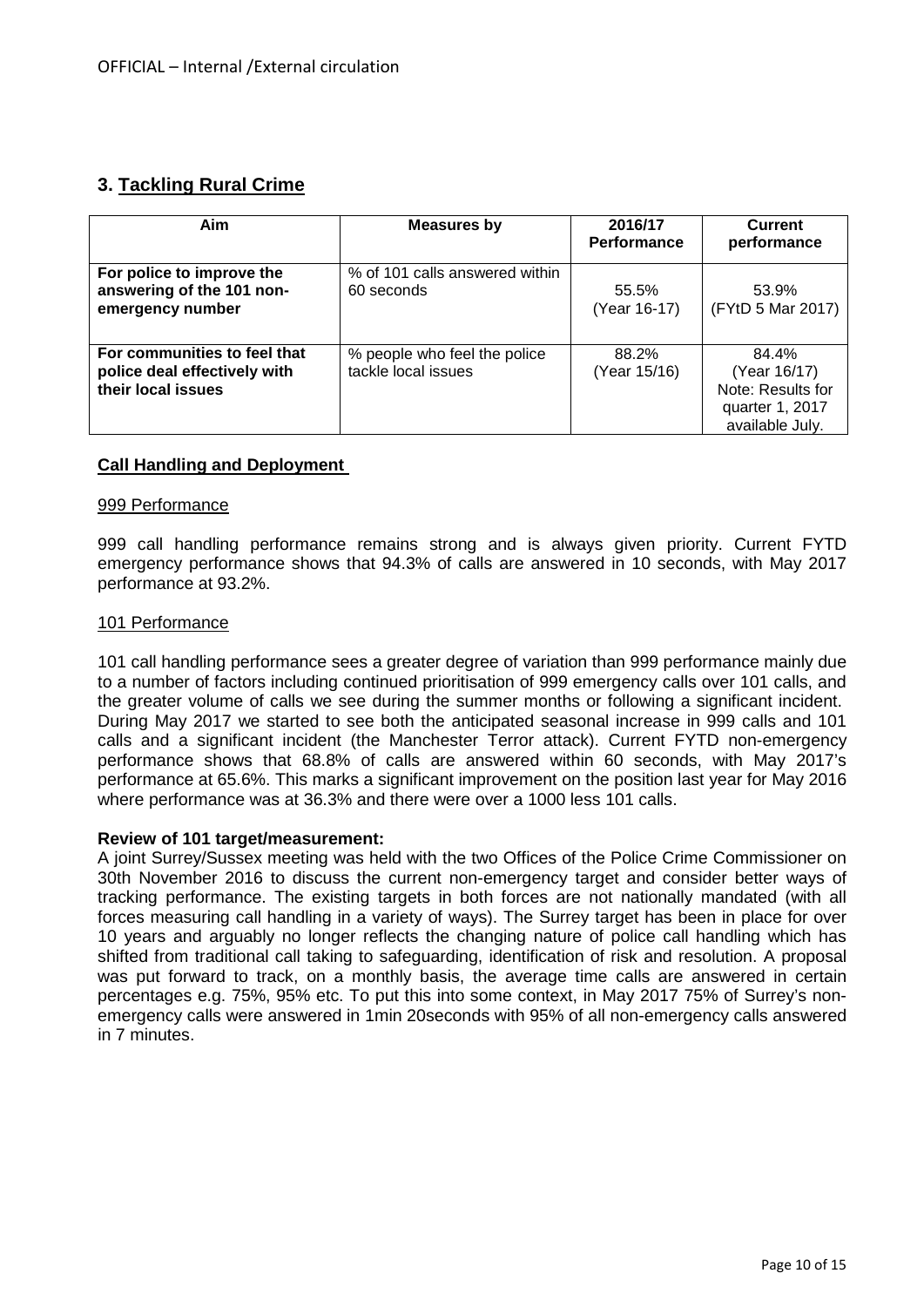



# **4. Making our Town Centres Safe**

| Aim                                                  | Measures by                                                    | 2015/16<br>Performance | Current<br>performance                                                           |
|------------------------------------------------------|----------------------------------------------------------------|------------------------|----------------------------------------------------------------------------------|
| For people to feel safer in<br><b>Surrey's towns</b> | % residents who say they feel<br>safe walking alone after dark | 87.9%<br>(Year 15/16)  | 86.9%<br>(Year 16/17)<br>Note: Results for<br>quarter 1, 2017<br>available July. |

# **Public Confidence**

The table below presents findings for Surrey Police from the Joint Neighbourhood Survey.

# **Public confidence in neighbourhood police - Very / Fairly Confident (%)**

| Qtr 1 | Qtr 2 | Qtr 3 | Qtr 4 | <b>Year End</b> | Otr 1 | Qtr 2 | Qtr 3 | Qtr 4 | <b>Year End</b> |
|-------|-------|-------|-------|-----------------|-------|-------|-------|-------|-----------------|
| 15/16 | 15/16 | 15/16 | 15/16 | 15/16           | 16/17 | 16/17 | 16/17 | 16/17 | 16/17           |
| 89.9% | 91.5% | 92.5% | 90.8% | 91.2%           | 89.2% | 89.3% | 88.4% | 89.2% |                 |

Source: Joint Neighbourhood Survey

For the 2016/17 89% of respondents agreed they were very or fairly confident in their neighbourhood police. However, this is -2.2% points lower than the previous 2015/16 year (a statistically significant difference).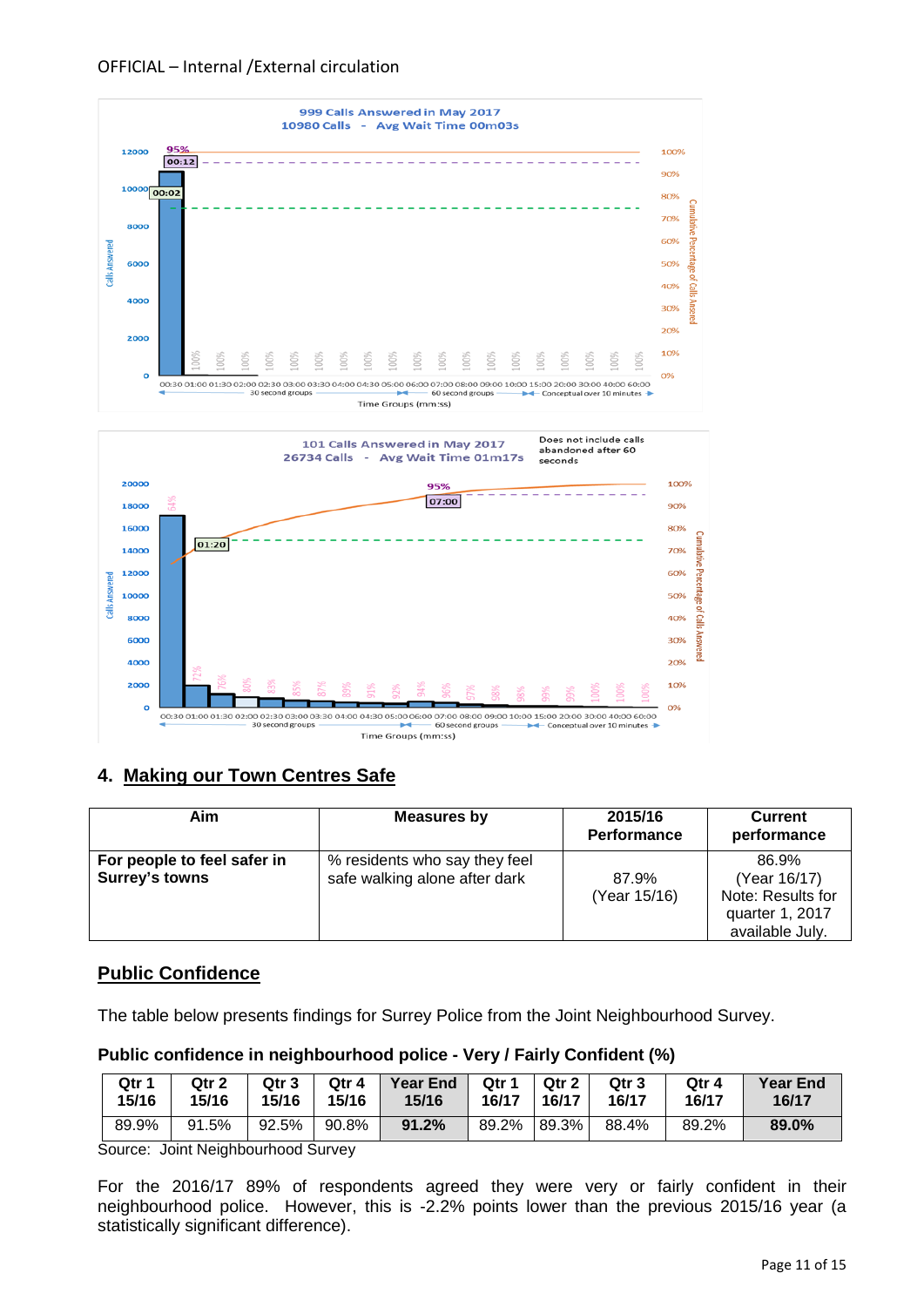Confidence levels have remained high and broadly consistent with the previous year that neighbourhood police would be friendly and approachable, treat you with respect if you have contact with them for any reason, and treat everyone fairly regardless of who they are (97.5%, 96.7% and 92.4% respectively). However fewer respondents this year are confident the police in their neighbourhood would catch criminals (68.2%, -1.7% points lower than 2015/16).

When considering anti-social behaviour issues, statistically more respondents this year than last felt that anti-social driving (+2.9% points), anti-social or inconsiderate parking (+2.0% points), speeding motorists (+1.8% points) and problem or noisy neighbours (+1.2% points) were big issues in their neighbourhood.

When considering crime issues, levels were broadly consistent with the previous year, with approximately a fifth of respondents indicating burglary is a big issue in their neighbourhood (19.1%).

For the 12 months up to September 2016, the Crime Survey for England and Wales places Surrey equal 3<sup>rd</sup> highest for public confidence (SPI 2.3).

# **5. Tackling the Threat of Terrorism**

| Aim                              | Measures by                   | 2015/16            | <b>Current</b>     |
|----------------------------------|-------------------------------|--------------------|--------------------|
|                                  |                               | <b>Performance</b> | performance        |
| To ensure a robust plan remains  | For plans in pace and updated | Not applicable     | PCC currently      |
| in place and is kept updated and | to satisfaction of PCC        |                    | content with plans |
| properly funded to prevent and   |                               |                    | in place $-$       |
| defeat terrorist activities in   |                               |                    | although to be     |
| <b>Surrey</b>                    |                               |                    | kept under review  |

All policing remains under review to ensure appropriate security after the terror attacks in Manchester and London. There has been enhanced high visibility patrols at key locations across Surrey and Sussex as the force continues to keep all policing under review to ensure the most appropriate security is in place to keep communities safe. The change in threat level to critical was managed with Sussex Police. Firearm officers worked extended shifts with additional patrols to crowded places. Additional firearms resources were deployed to keep the Epsom Derby festival safe.

Policing in the UK continues to operate at a heightened state against the backdrop of a 'severe' threat level, which has been in place since 2014, and means that an attack is highly likely. This threat level applies to the whole of the UK and not any specific area.

Surrey Police continues to play an integral part in the delivery of the UK Government's counter terrorism strategy (CONTEST) across the County. This will continue throughout the upcoming changes to Counter-terrorism policing regionally and nationally.

Surrey Police Prevent continues to support statutory partner agencies in embedding the Prevent Duty element of the Counter Terrorism and Security Act 2015. This is driven through the County wide, multi-agency Prevent strategic board at which Surrey Police remains a key member. This group is responsible for reviewing Prevent activity, embedding legislative requirements, information sharing and ensuring the County meets national expectations in relation to Prevent. Surrey Police maintains a Prevent Action plan which ensures Police delivery sits in line with requirements outlined in the Prevent duty and the national Prevent service deliverables.

Prevent performance continues to be scrutinised at a regional and national level. Surrey Police are required to submit referral data to the South East Counter Terrorism Unit (SECTU) weekly where quarterly analysis takes place. To create a regional response to performance SECTU have employed a Prevent performance manager who will hold responsibility for data collation and management across the South East.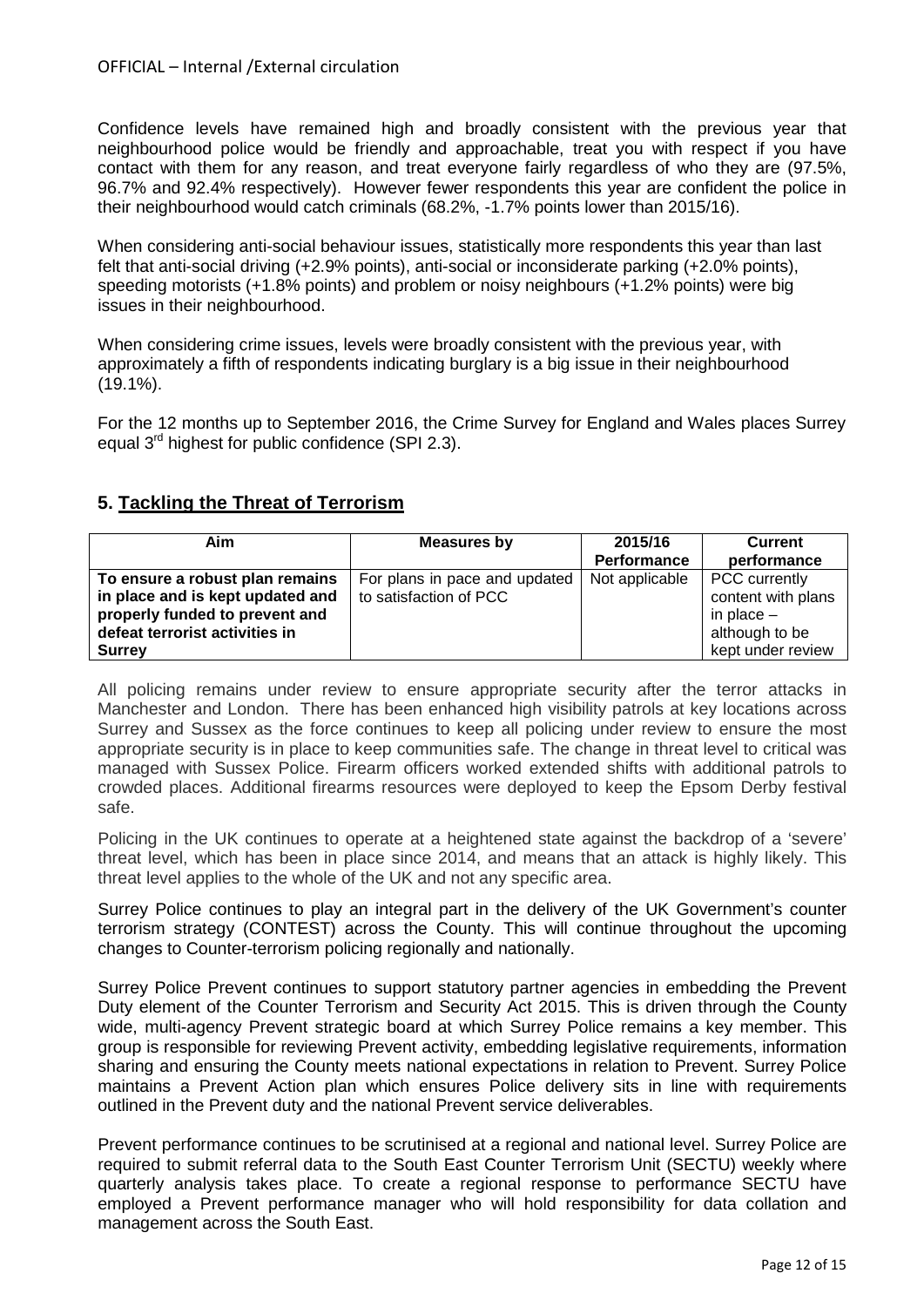# **6. Making Every Pound Count**

| Aim                                 | Measures by                | 2016/17<br><b>Performance</b> | <b>Current</b><br>performance |
|-------------------------------------|----------------------------|-------------------------------|-------------------------------|
| To improve the percentage of        | % of force budget spent on | 69.8%                         | 2017 VFM                      |
| budget spent on front-line policing | front-line policing        | (HMIC 2016)                   | Profile due                   |
|                                     |                            |                               | Autumn 2017                   |

The force increased its officer strength in 2016/17 from 1905 FTE in March 2016 to 1935.25 FTE in March 2017. Officer strength met this establishment at 1935.86 FTE. Officer establishment for 2017/2018 is 1927.

We experience most officer turnover in the Sergeant and Constable (PC/DC) ranks, approximately 12 per month. We continue to over establish in the Constable rank as we have high numbers abstracted on temporary promotions to fill the Sergeant vacancies and backfill some of the DC vacancies. Our most recent Police Officer campaign received a total of 275 applications, these are now starting to progress through the assessment process and if successful will start to fill our winter cohorts. Latest projections show that we will be under established in the first quarter (projected maximum of 1.2%). New Police Probationer cohorts planned in July and August will take officer strength to our budgeted establishment.

Having identified an upward trend in the officer wastage rate during the last year the planning assumption was increased to 16 FTE per month. The unplanned wastage has started to settle down during the last quarter of the year, resulting in an average of 14 FTE per month for 2016/2017, but it is too early to say whether this is a temporary change. We will continue to monitor this closely and will update the planning assumptions as required.

During 2016/2017 we made a total of 51 internal promotions and recruited 181 probationers over 5 cohorts. Detective constables were a priority for 2016/17 and continue to be for 2017/18. The 2016/17 campaign resulted in a total of 10 transferee applicants and 42 PCs also converted to LDCs and commenced their development to accredited DCs. Our ability to recruit the required amount of DCs through transferees is difficult and very competitive due to a national shortage of these skills. Internal lateral development will continue and an additional campaign will be commissioned, however alternative ways to bridge this gap over the coming years needs to be explored alongside the Direct Entry Detectives.

# **Estates Strategy**

The strategic case for a programme of change to radically restructure the core estate and introduce modern, agile working practices has been developed and was approved by the Chief Officer team at the end of March. PCC confirmed his support in April. The programme is to be called 'Building the Future' and a key proposal is the sale of Woking Police Station and the Mount Browne HQ with re-investment in a new Surrey HQ. Discussions are also being held with Sussex Police regarding the opportunity to invest in a joint hub in the Crawley area to support collaborated teams and enable greater service delivery savings. A team will now be established to further develop the plans and take forward the programme. Work is already underway to assess the availability of suitable new sites and to determine the criteria upon which the final decision should be based as well as engaging with other partners to identify any opportunities for joint initiatives. An agile working pilot involving a number of teams currently based at Mount Browne will be rolled out towards the end of the year. This will be supported by appropriate technology and modernised working environments and will include an element of remote or home working. The pilot will be fully evaluated and findings used to inform wider roll-out to three divisional stations.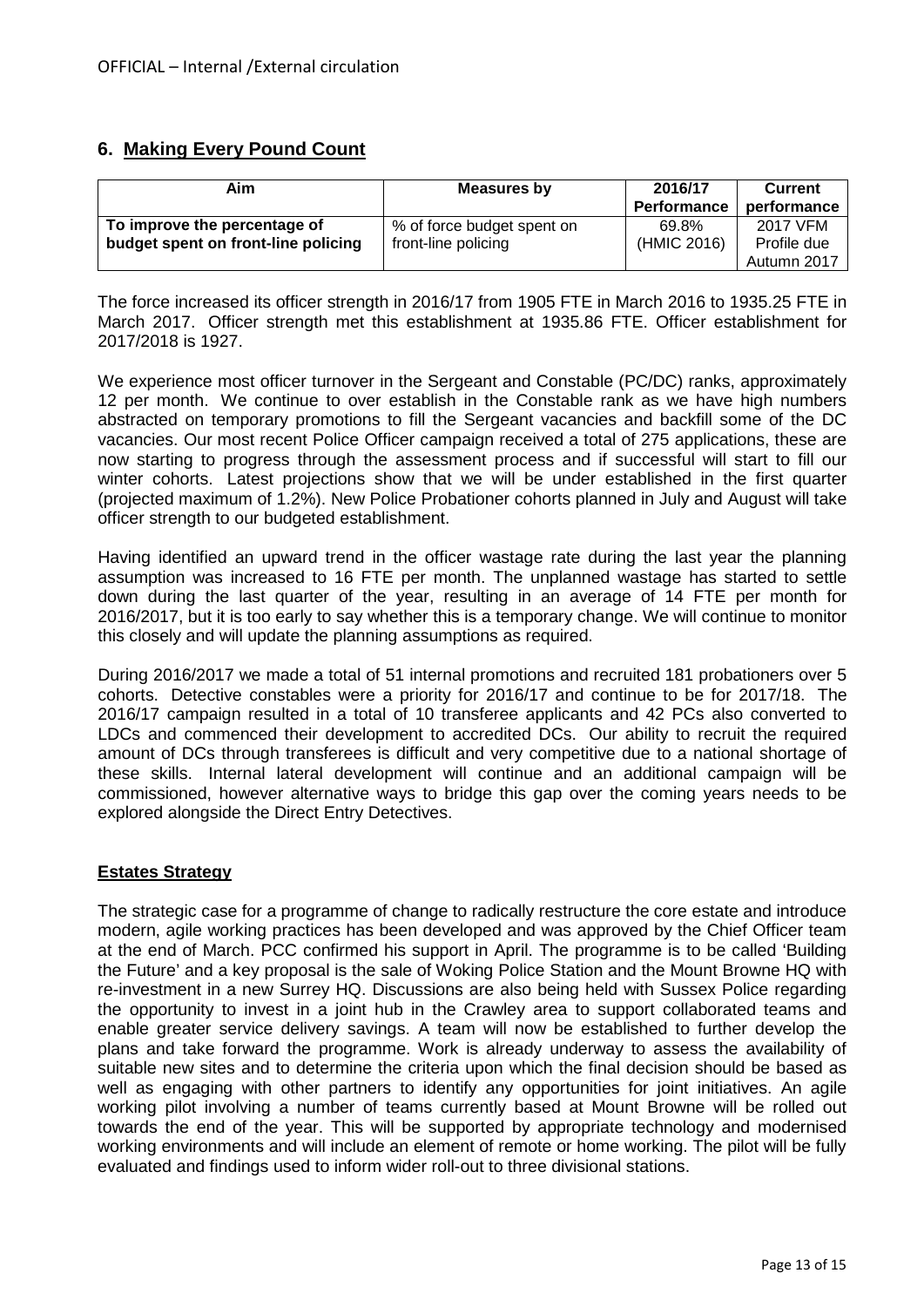# **Collaboration**

Surrey Police continues to undertake significant change activity through the 'Policing Together' programme with Sussex, and with other forces in the South-East region, in order to meet the financial challenges, increase resilience and improve service delivery. Some of the key areas of work and/or recent progress are described below:

The Strategic Outline Business case for the Specialist Crime Capabilities Programme (SCCP) was presented to Change Board in May 2017, and agreement was given to proceed to detailed design. The new operating model will deliver savings and provide opportunities for wider collaboration within the region in the future.

The Digital Enablement Programme continues to coordinate work on four key priorities: Mobile Data, Niche, Public Facing Digital Services (Community Messaging, Online Crime Reporting and Track My Crime) and Body Worn Video (BWV). The standalone interim Body Worn Video solution has now been implemented in the Tactical Firearms Unit (TFU) and wider roll out will continue through to July, with further work ongoing to implement a networked 'roaming' solution for both forces as soon as possible.

The Surrey and Sussex Joint Information Technology Strategic Plan was presented to the joint PCCs' Governance Board in May 2017 and has been developed to consolidate the delivery of IT services across both forces and establish a future-focussed IT organisation. The strategy aims to steer the direction of national police IT capabilities and adopt those first, regional opportunities second and deliver a local solution as a last resort.

The South Eastern Regional Integrated Policing programme (SERIP) has identified 7 priority areas and progress has been made against each of these, for example:

- The breadth of change activity underway across the four forces is being considered to understand what could best be progressed within SERIP
- Work has been undertaken to assess likely future demand for the solution beyond the existing 3 forces, and work is underway to produce an outline business benefits case/prospectus
- The new Hampshire and Thames Valley Police Contact Management system is being demonstrated to staff in Surrey and Sussex
- Workshops have been undertaken with the 4 forces to consider the current use of Niceh RMS and assess business change necessary to converge and standardise and achieve operational and financial benefits.

Following discussion at Change Board in April 2017 regarding Information and Crime Management, it has been agreed to progress with option 2 which will deliver parallel restructuring in each Force, allowing the teams to work in partnership, achieve compliance, equitable savings and deliver a consistent service to each Force. This restructuring will prepare the forces for regional collaboration in the medium term.

Between April 2011 and March 2017, Surrey saved £7.3M\* through collaboration with Sussex, and a further £900k\* through regional collaboration and the National Air Service. A further £4.4M\* of Surrey savings is anticipated to be delivered through collaborated Policing Together between April 2017 and March 2019, the majority of which will be delivered by Support Services, Specialist Crime and Operations. \*Please note that the savings figures represent in-year budget reductions, which once delivered, recur year-on-year. The timescales for the delivered savings and the forecast savings have been updated in-line with the new financial year.

The table below shows the planned savings by portfolio and by year. Please note that the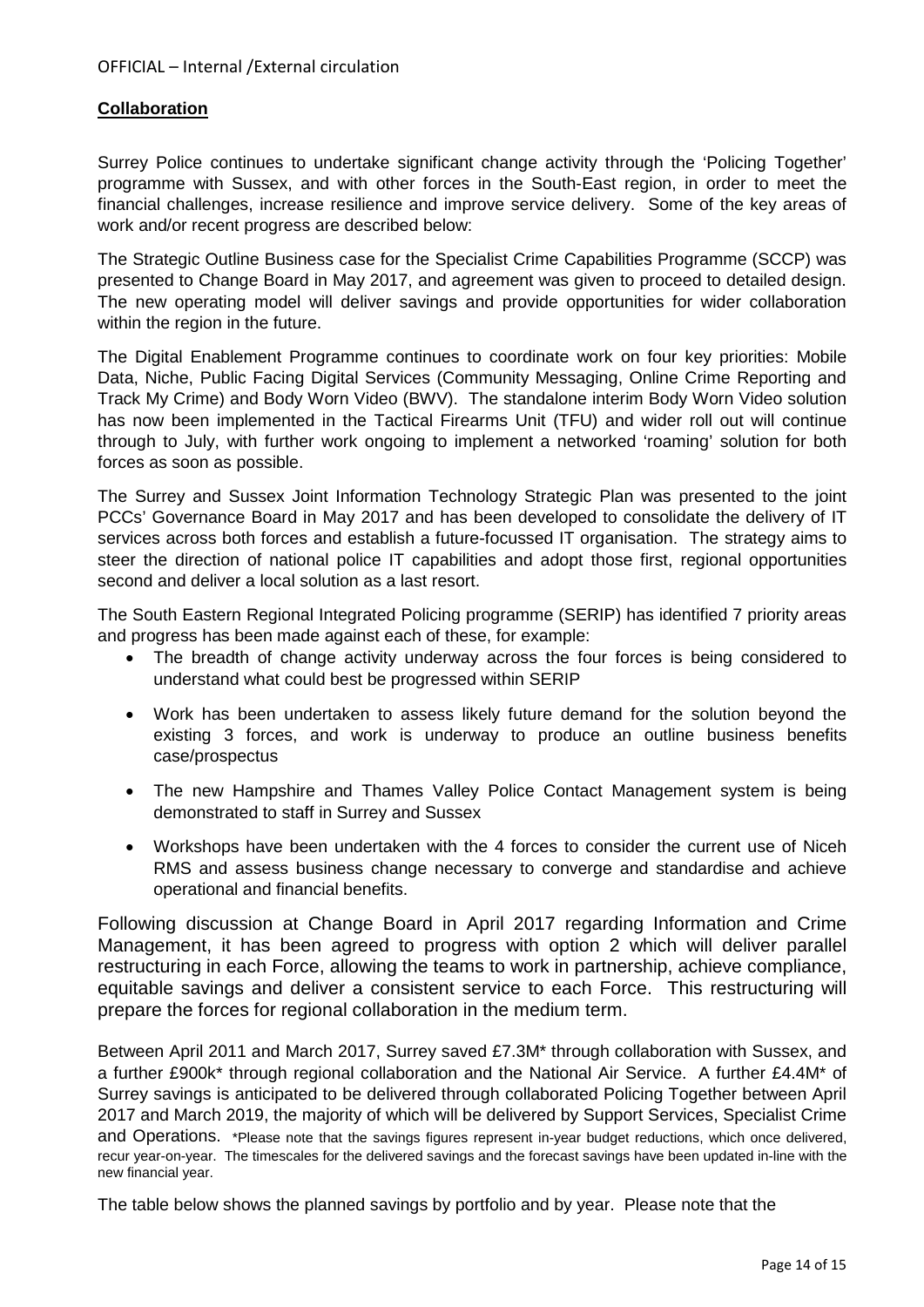these are the anticipated savings as reported to Change Board in May 2017 and include the early savings estimates known as purple savings. Change Board has requested that these purple savings will be reviewed and the forecast savings will be recalculated once completed to ensure that future business planning reflects necessary activity to achieve MTFP requirements.

| <b>Collaborated Saves by Portfolio £M</b> | 2017/18 | 2018/19 | 2019/20 | 2020/21 |
|-------------------------------------------|---------|---------|---------|---------|
| Support Services (People Services,        |         |         |         |         |
| Finance and ICT)                          | 0.4     | 0.3     | 0.0     | 0.0     |
| <b>Corporate Services Review</b>          | 0.1     | 0.0     | 0.0     | 0.0     |
| <b>Specialist Crime</b>                   | 0.7     | 1.3     | 0.0     | 0.0     |
| Operations                                | 0.8     | 0.8     | 0.0     | 0.0     |
| Contact & Deployment                      | 0.0     | 0.0     | 0.0     | 0.0     |
| <b>Total Saves Through Collaboration</b>  | 2.0     | 2.4     | 0.0     | 0.0     |
| Surrey In Force Saves                     | 6.2     | 3.7     | 0.0     | 0.0     |
| <b>Total Saves*</b>                       | 8.2     | 6.1     | 0.0     | 0.0     |
| Savings Target                            | 5.5     | 5.4     | 1.4     | 2.4     |
| <b>Cumulative Surplus (Shortfall)</b>     | 0.5     | 1.2     | (0.2)   | (2.6)   |

# **Recommendation(s)/Future Activity:**

The Police and Crime Commissioner is asked to note the current performance.

**Risks:** Performance risks are addressed through the Crime Performance Board chaired by the Detective Chief Constable

# **Attachments/ Background Papers:** N/A

| <b>Contact details -</b>        |                                        |
|---------------------------------|----------------------------------------|
| <b>Name:</b>                    | Sandra Gammon / Yvonne Ferguson        |
| Job Title:                      | <b>Research Officers</b>               |
| Telephone number: 31433 / 32681 |                                        |
| <b>Email address:</b>           | strategicplanning@surrey.pnn.police.uk |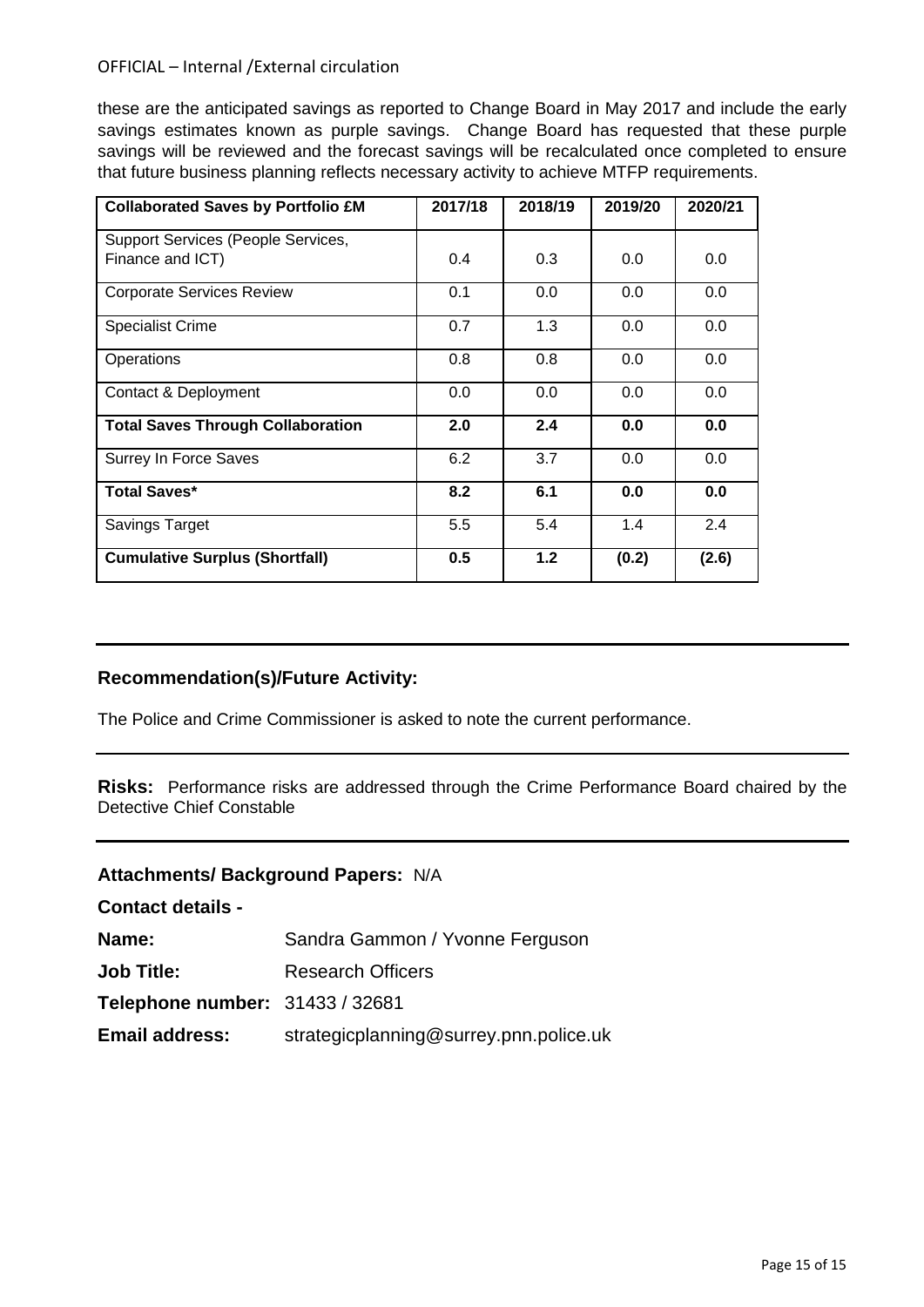#### **Annex A – Burglary Performance**

#### **Background**

After a period of sustained reduction, the financial year 2016/17 saw a substantial increase in recorded 'Dwelling Burglary' in Surrey, largely during the last 6 months. There was an increase of +31.4% with 3120 offences recorded in 2016/17 compared to 2375 in 2015/16. This is an additional 745 victims of burglary.

On the 1<sup>st</sup> April 2017, a change to the National Crime Recording Standards meant the category of 'dwelling burglary' was removed and a burglary is now considered either 'residential' or 'commercial'. The former now includes crimes such as garden sheds which were previously not considered dwelling burglaries. NICHE only records these two new crime types (as per national rules) and therefore does not allow us to differentiate those where somebody's house (dwelling) was actually targeted. Comparing performance in current year to last year is now only possible by looking at the total number of burglaries i.e. including all 'shed breaks' and commercial burglaries.

A manual audit of burglaries in April shows that in that month 36% of the new 'residential' burglaries would in fact not previously have been 'dwelling' burglaries i.e. they were 'shed breaks' or similar.

#### **Analysis**

Whilst year on year increases have been seen across Surrey, there are clear offending hotspots in the north of the county i.e. areas bordering London. North Surrey shows the largest increase in Total Burglary FYtD (43%). The causes of this increase are likely to be a combination of factors including:

- 1. PiYN impact on investigative capability and proactive capacity
- 2. A force shift away from focus on burglary to areas identified as higher risk
- 3. Displacement from London figures show burglary has decreased in London by 1.4% and increased in SE Region by 13.6% average
- 4. A specific offending group/ OCG committing large numbers of offences

#### **Objective**

Operation SPEARHEAD was launched on the 15<sup>th</sup> May and will run for 3 months initially (subject of review), and aims to ensure there is force-wide activity to reverse the observed increase in burglary.

#### **Tactical Plan**

There is a force-wide response. Strands of activity include:

#### **a. Intelligence**

Intelligence products informing activity, supported by a comprehensive intelligence package.

#### **b. Prevention activity**

A further significant programme of forensic marking kit deployments is planned (to counter London displacement) and currently going through procurement.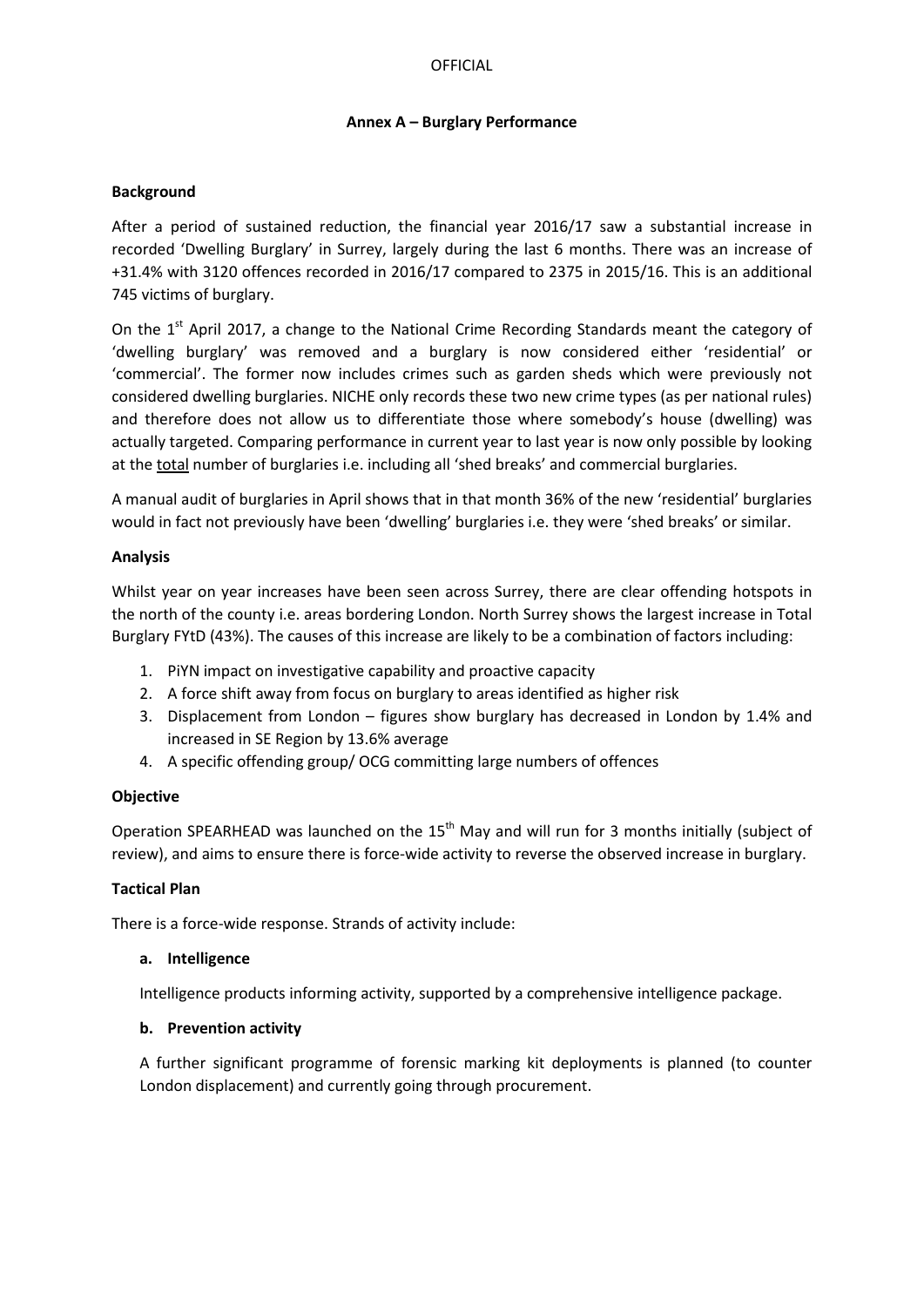#### **c. Reactive Investigation**

Whilst longer term improvement of investigation capability will be addressed through the Volume Crime Investigation Improvement Plan, there is now increased local oversight of burglary to recognise and act upon opportunities.

#### **d. Proactive Investigation**

Local and force proactive investigations focus on burglary. Although it is recognised that prioritisation should continue to be based on risk – professional judgement will play a part in directing resources and activity.

# **e. Overt policing operations**

Divisional and Operation Command resources are being directed to target burglary suspects and hotspots. This will also further increase intelligence as part of the collection plan. This includes:

- Directed patrol
- Dedicated overt proactive operations, including warrants
- Pursuit and arrest of outstanding burglary suspects
- Utilisation of tactical assets e.g. ANPR, CCTV

# **f. Communications**

Messages to staff have emphasised the harm caused to victims of (dwelling) burglaries. To date there has not been any feedback that this is contradictory to our wider messages on threat/risk/ harm.

# **g. Performance monitoring and command oversight**

A new weekly Burglary Performance Tracking product has been created. Burglary continues to feature on Divisional Management Meetings (DMM) and now also features on the FMM. A weekly review takes place by ACC Burton and update provided to Chief Officers. Burglary will be considered at monthly Crime Performance Board.

#### **Current Performance**

As of 11 June, 'residential burglary' shows a 105% increase (FYtD change when compared to previous year). However, as described above this figure is misleading since year on year comparison is not possible. Total burglary can be compared and shows a 21% increase (FYtD change). The impact of Op Spearhead is indicated with the 'last 4 weeks' data – showing a 9% improvement compared to FYTD 14<sup>th</sup> May 2017 for Residential Burglary and 3.1% for Total Burglary.

Chart 1. below shows weekly volumes for Total Burglary at Force level. The Force saw below average levels of offences throughout 2016 however the Force recorded notable increases between January and April 2017. These values could be considered statistically significant. Since this period however volumes of offences has fallen to be more in line with the average weekly levels: